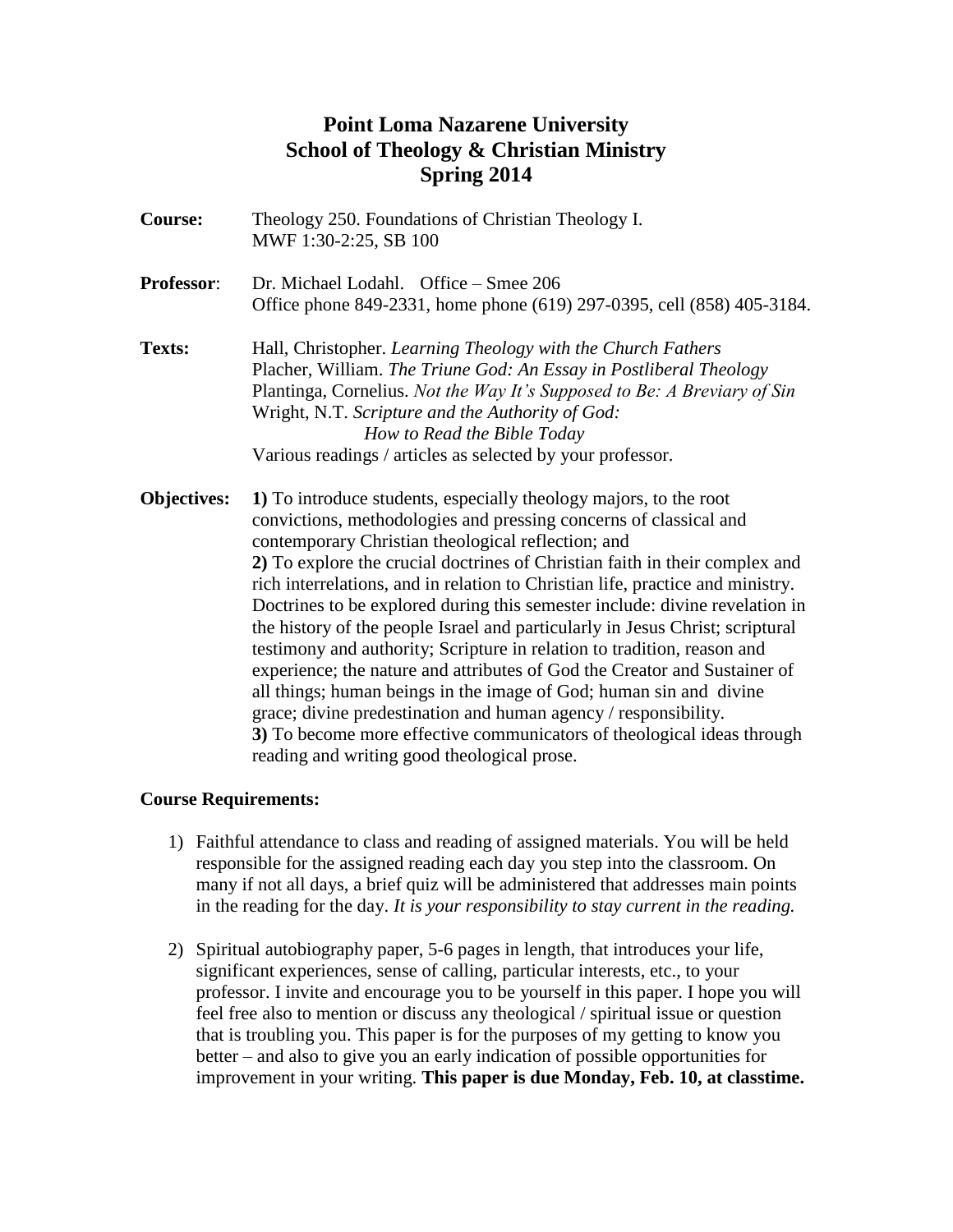#### **Course Requirements, cont'd:**

- 3) A brief paper on hamartiology (the doctrine of sin), in thoughtful response to Cornelius Plantinga's *Not the Way It's Supposed to Be,* as described in the Course Calendar, April 9-11. **This paper is due Monday, April 14, at classtime.**
- 4) Research term paper, 10-12 pages (not counting the *title page*, which is required, with a suitable and at least minimally creative title), with a minimum of 12 bibliographical resources (books and journal articles) and 300 pages of reading. This paper will address a particular doctrine, theologian, or theological controversy that is relevant to the subject material of the present course. All term paper topics are to receive approval from the professor. **This paper is due Friday, May 2, at classtime.**
- 5) Two examinations as scheduled in Course Calendar. The second exam is the final examination and will be comprehensive.

# **Course Grade:**

Your grade will be calculated on the basis of attendance / participation, including quizzes (20%); spiritual autobiography paper (12%); paper on the doctrine of sin (10%); research term paper (22%); midterm examination (16%); and final exam (20%).

Each class day attendance is worth 5 quiz points; quizzes will vary in point total, roughly anywhere between another 5 and 15 points on any given day. Extra-credit points are added to the attendance / participation / quizzes category.

On any writing assignment, if it is handed in later in the day than at classtime of the due date, it will receive a 5 point reduction (out of a scale of 100). For each day the paper is late thereafter, it will receive another 7 point reduction.

# **On Writing:**

I cannot emphasize enough that grammar, spelling and punctuation all play a *highly*  critical role in my evaluation of all your papers – and that you are *strongly encouraged* to solicit the benefits of at least one competent proofreader for your assigned papers.

Additionally, the School of Theology and Christian Ministry at PLNU is committed to the equality of women and men, including in the exercise of the gifts and graces of ministry in local church congregations. Recognizing that people have often used language in ways that imply the exclusion or inferiority of women, the SOTCM urges students, faculty and staff to avoid sexist language in public discourse, in classroom discussions and in written work.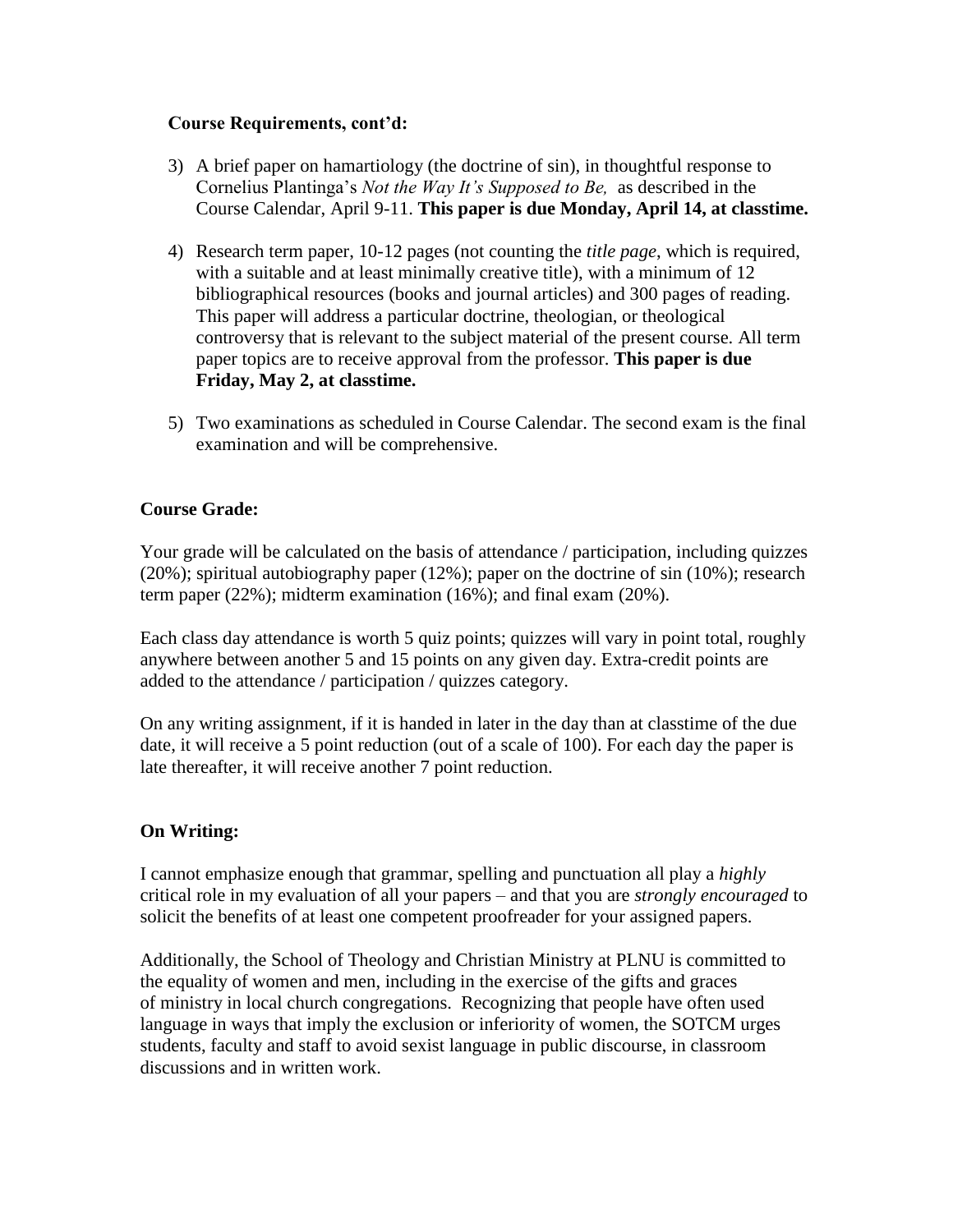#### **Other Matters:**

All students are expected to meet the standards for this course as set by the instructor. However, students with learning disabilities who may need accommodations should discuss options with the Academic Support Center during the first two weeks of class. The ASC will contact professors with suggested classroom needs and accommodations. Approved documentation must be on file in the ASC prior to the start of the semester.

*Academic dishonesty will not be tolerated.* **Please consult the school catalog under the heading of Academic Honesty to learn the professor's intended policy regarding student dishonesty regarding academic work.**

#### **Course Calendar:**

#### **January**

14 – Introduction of ourselves and of the course**.** What is theological reflection? (Preface to C. Hall, *Learning Theology with the Church Fathers*) 15 – Hall, 15-33 (C. 1, Preparing to Learn Theology with the Church Fathers) 17 – Martin Luther King, Jr., "A Tough Mind and a Tender Heart," from *Strength to Love*

20 – No class; Martin Luther King, Jr., Day. ("A Tough Mind and a Tender Heart") 22 – Wright, 83-105 (C. 6, The Challenge of the Enlightenment);

brief reading on the 'Wesleyan quadrilateral' from M. Lodahl

# **23-25 Big extra-credit opportunity: "Exploring Origins" Conference at PLNU. Please see syllabus Appendix.**

**24 – Class will meet for the "Exploring Origins" Conference panel discussion:**  "Talking About Creation in the Academy and the Church" (Class attendance will be

taken and will be worth 'double' .)

27 – Hall, 53-64 (up to *Further difficulties*). 29 – Hall, 64-74. 31 – Hall, 74-81, Placher 121-124 (on Augustine)

# **February**

- 3 Placher, 1-21
- 5 Placher, 21-42
- 7 Placher, 43-62

10 – Placher, 62-81. **Spiritual autobiography papers due at classtime.**

- 12 Placher, 83-97
- 14 Placher, 97-118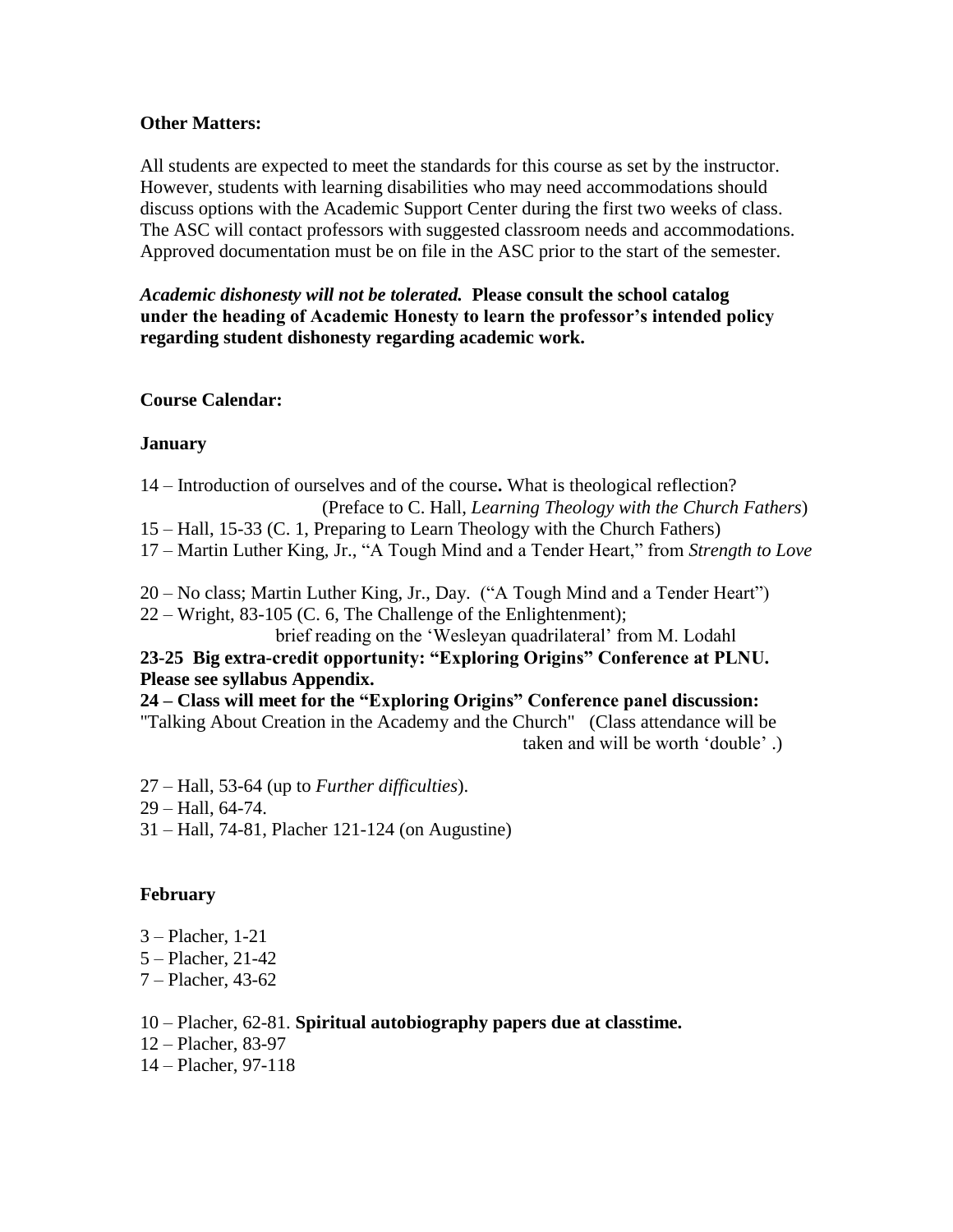# **Course Calendar, cont'd**

17 – Wright, 41-59 (In anticipation of the Wiley Lectures below – )

**Further extra-credit opportunities: 25 points each lecture possible in the Wiley Lecture Series:** *Dr. Stanley Porter will present four lectures over this three-day period on the general theme, "Did Paul Meet Jesus Before the Damascus Road?: The Evidence and the Implications."*

*All lectures will be presented on PLNU's main campus in the Crill Performance Hall of Cooper Music Center. Please note that the first lecture coincides with Wednesday's class session; attendance will be taken and will be worth 'double.'*

19 – Class will meet for Lecture 1; see immediately below. No reading due for this day.

| Lecture 1 | "What Scholars Have Said in the Past"       | <b>Wednesday, February 19,</b><br>$1:30-2:20$ |
|-----------|---------------------------------------------|-----------------------------------------------|
| Lecture 2 | "What Scholars Now Say"                     | Thursday, February 20,<br>$9:30 - 10:20$ am   |
| Lecture 3 | "What the Bible Does and Does Not Say"      | Thursday, February 20,<br>$1:30 - 2:20$ pm    |
| Lecture 4 | "The Implications of Paul Having Met Jesus" | Friday, February 21,<br>$11:00 - 11:50$ am    |

21 – No reading. Discussion of Porter lecture(s) in light of course content and objectives.

- 24 Placher, 119-136.
- 26 Placher, 136-156.
- 28 Recapitulation: The Doctrine of the Triune God (no reading assignment)

#### **March**

3 – Hall, 123-136

5 – No class. Finish reading Hall's chapter on "Sin, Grace and the Human Condition."

**7 – Mid-term examination.**

# *Spring Break*

- 17 Plantinga, preface and introduction.
- 19 Plantinga, 7-27.
- 21 Plantinga, 28-51.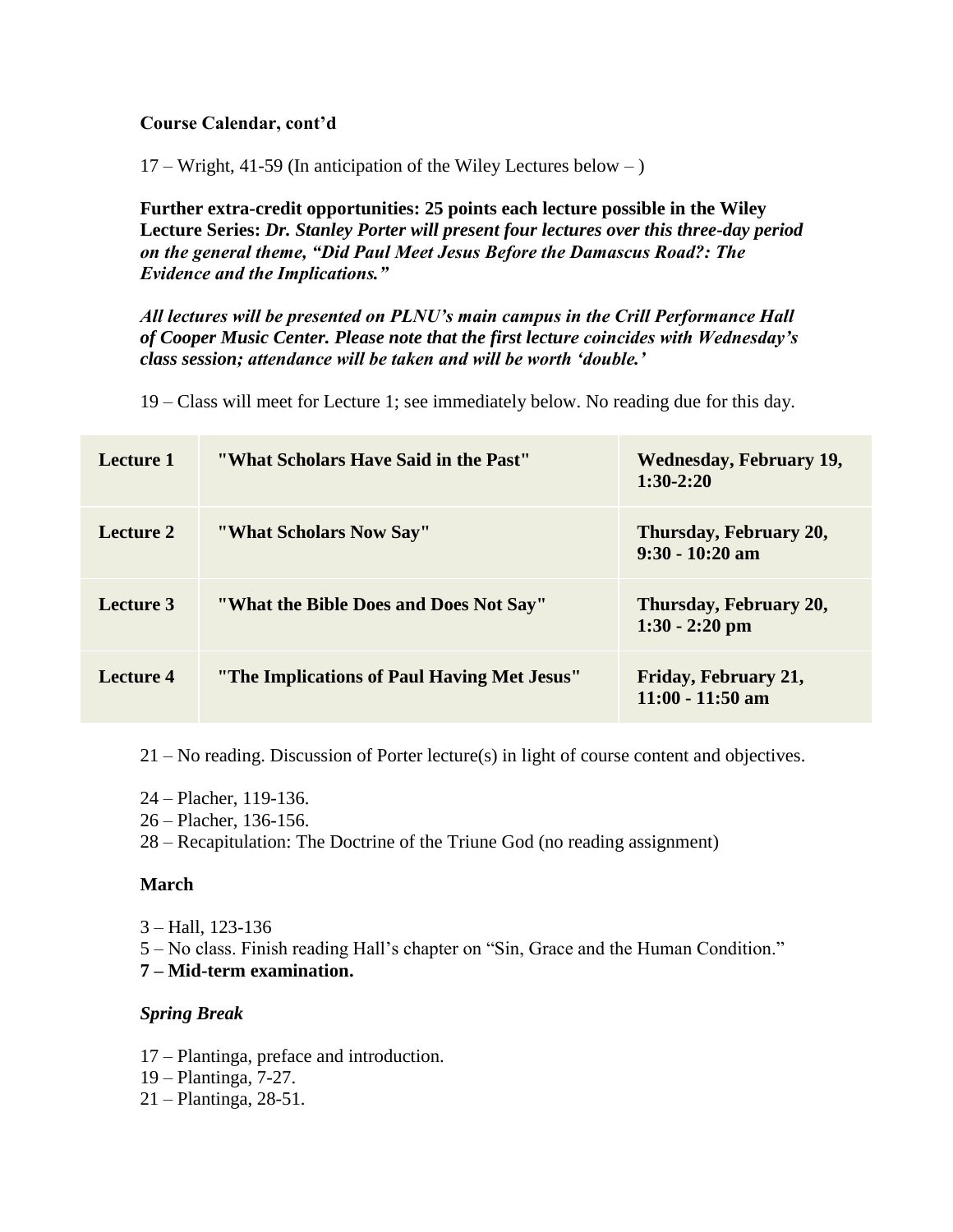#### **Course Calendar, cont'd**

- 24 Plantinga, 52-112. Professor is out of town this week. Please complete assigned
- 26 reading and send an email to  $\frac{\text{mlodahl@pointloma.edu}}{\text{mlodahl@pointloma.edu}}$ , signifying that
- 28 the reading was completed. Include at least two pertinent observations or insights you gained from the reading, and at least one good question that the reading inspired in you. This is *due no later than Friday, March 28, 5 p.m.*, and will be worth 25 attendance / participation points.

31 – Plantinga, 113-128.

# **April**

- 2 Plantinga, 129-149.
- 4 Plantinga, 150-172.
- 7 Plantinga, 173-199.
- 9 Professor is out of town this week. Please finish Plantinga and, in the light 11 – reading this book, write a 3-4 reflection paper on "What Plantinga Taught Me about Sin" – at classtime on Monday, April 14 (immediately below).

#### **14 – Paper on hamartiology due.**

 No reading; we will spend this day to recapitulate the doctrine of sin. 16 – Hall, 261-273 (Augustine on the doctrine of resurrection – in anticipation of . . . )

# *Easter Recess*

23 – Hall, 207-223. 25 – Wright, 21-39.

28 – Wright, 61-81. 30 – Wright, 107-127.

#### **May**

2 – Wright, 128-142. **Term research paper due at classtime.**

#### **9 – Final examination, 1:30 – 4 p.m.**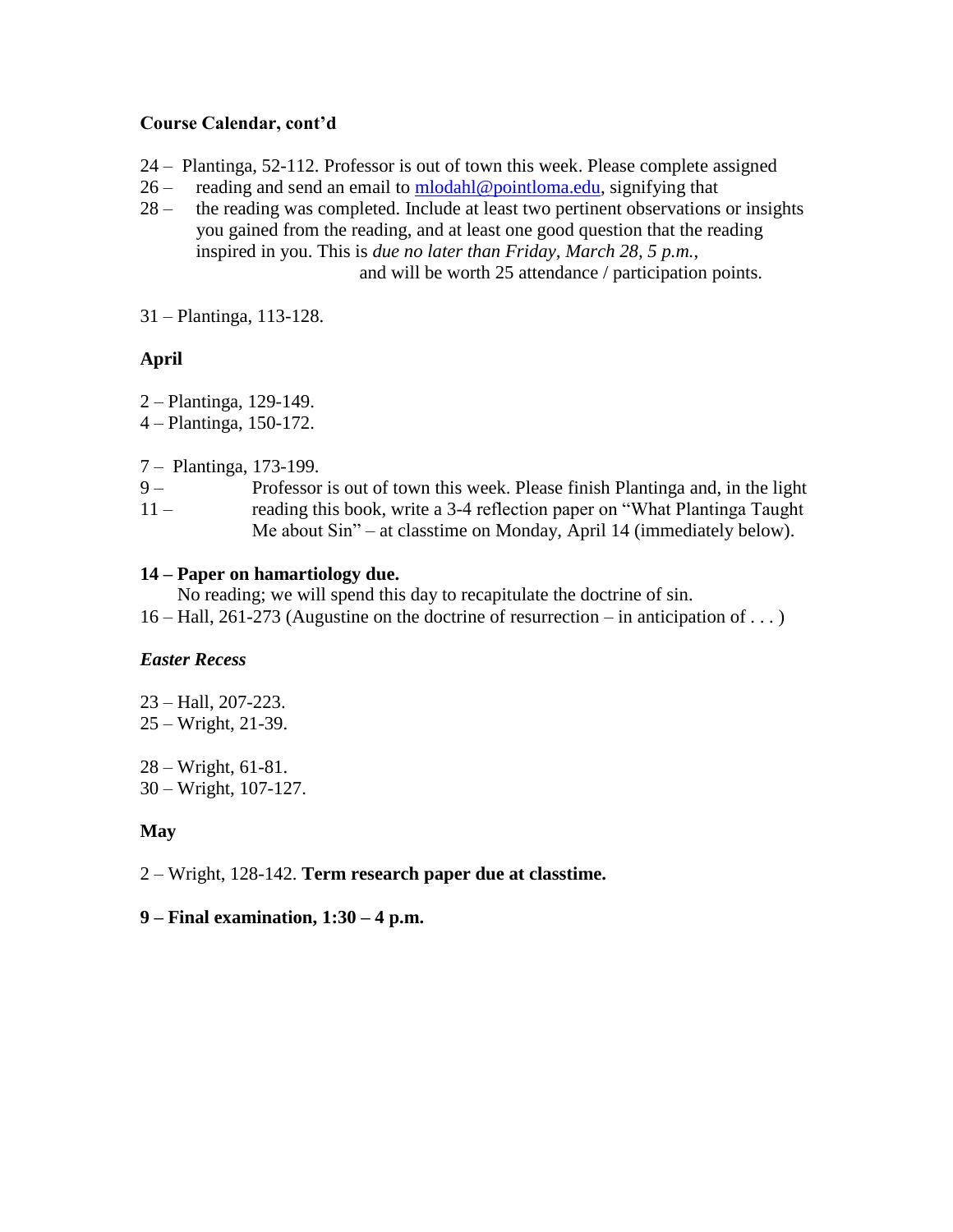#### **Appendix**

# **"EXPLORING ORIGINS" CONFERENCE AT POINT LOMA NAZARENE UNIVERSITY:**

**Please keep in mind that the point totals listed are maxium** *possible***, not automatic. For each extra-credit assignment, to receive points you must A) attend the session in its entirety; B) be sure to sign the sign-in sheet with Lodahl; and C) write a response / reflection paper of 2-3 pages, double-spaced, in which you describe and summarize the main ideas you encountered during the session, and then offer your own thoughtful response to those ideas. Of course you should feel free to disagree with what you heard, but be sure to give adequate reasons for your disagreement.**

**These extra-credit points are entered into the attendance / quiz category of the course.**

#### **Conference schedule with extra-credit opportunites:**

#### **THURSDAY EVENING, January 23 (50 points)**

| 7 PM              | Introductions: Mark Mann, Thomas Oord, Bob Brower, and Dee Kelley<br>• Worship and Communion<br>Setting up the Conversation: Thomas Oord and Mark Mann<br>$\bullet$ |
|-------------------|---------------------------------------------------------------------------------------------------------------------------------------------------------------------|
| 8:30<br><b>PM</b> | Panel: "The Promise of and Challenges for Theistic Evolution" - Mike Lodahl, Mark<br>Quanstrom, and Burton Webb                                                     |
| 9:30<br><b>PM</b> | <b>Benediction</b>                                                                                                                                                  |

#### **FRIDAY EARLY MORNING SESSION, January 24 (50 points)**

| 8 AM        | Worship, Scripture, Prayer                                                                           |
|-------------|------------------------------------------------------------------------------------------------------|
| 8:30 AM     | Panel: "Science and Models of Creation" - Darrel Falk, Karl Giberson, Paul Madtes,<br>Georgia Purdom |
| 9:30 AM     | <b>Table Discussions</b>                                                                             |
| 10:15<br>AM | <b>Break</b>                                                                                         |
|             |                                                                                                      |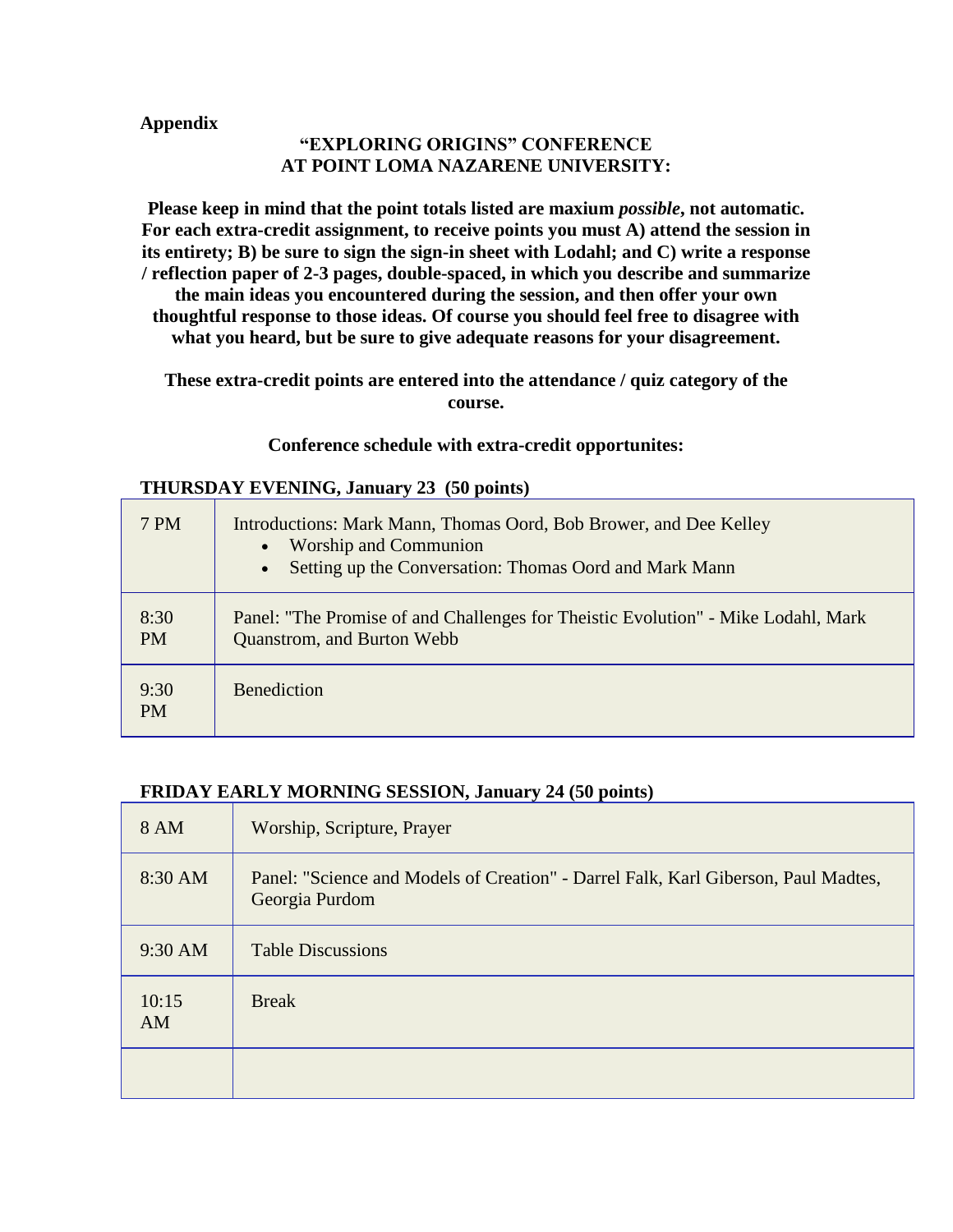| <b>LATE MORNING SESSION (50 points)</b><br>Panel: "Interpreting the Bible: Creation Narratives and Contemporary Science" - Bob<br>Branson, Brad Kelle, and Jeff Stackert                                                                                                                                                                                                                                                                                                |
|-------------------------------------------------------------------------------------------------------------------------------------------------------------------------------------------------------------------------------------------------------------------------------------------------------------------------------------------------------------------------------------------------------------------------------------------------------------------------|
| <b>Table Discussion</b>                                                                                                                                                                                                                                                                                                                                                                                                                                                 |
| LUNCH (participants eat on campus or off-site, as they wish)                                                                                                                                                                                                                                                                                                                                                                                                            |
| <b>EARLY AFTERNOON SESSION (50 points)</b><br>Panel: "Talking About Creation in the Academy and the Church" - Jennifer Chase,<br>Scott Daniels, Kerry Fulcher, Phil Hamner                                                                                                                                                                                                                                                                                              |
| <b>Table Discussion</b>                                                                                                                                                                                                                                                                                                                                                                                                                                                 |
| <b>Break</b>                                                                                                                                                                                                                                                                                                                                                                                                                                                            |
| <b>LATE AFTERNOON WORKSHOPS (25 points)</b><br><b>Workshops and Working Groups</b><br>Working Groups: Science (led by Mark Winslow), Theology (led by Timothy<br>Crutcher), and Bible (led by TBD)<br>Workshop Presenters: Joseph Bankard, Robert Branson, Charles Carrigan,<br>John Dally, Darrel Falk, Kerry Fulcher, Karl Giberson, Lowell Hall, Michael<br>Lodahl, Paul Madtes, Grant Miller, Georgia Purdom, Steven Smith, Jeffrey<br><b>Stackert, Burton Webb</b> |
| <b>Break</b>                                                                                                                                                                                                                                                                                                                                                                                                                                                            |
| <b>EVEN LATER AFTERNOON WORKSHOPS (25 points)</b><br>Workshops and Working Groups 2<br>End of session                                                                                                                                                                                                                                                                                                                                                                   |
|                                                                                                                                                                                                                                                                                                                                                                                                                                                                         |